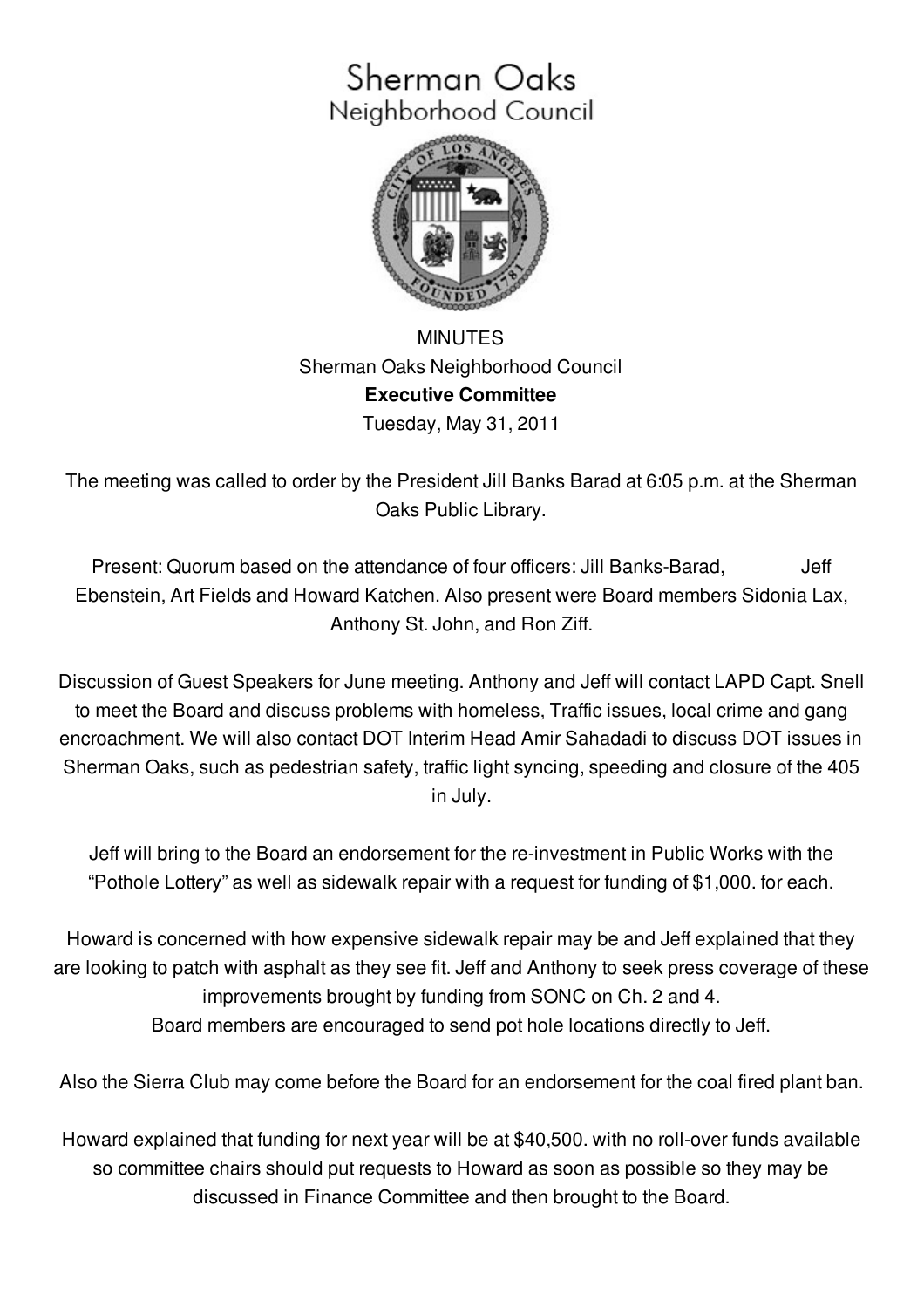Jill explains that there may be no NC Elections held next year due to lack of funding. NC's may loose Board members due to election delays. VANC has voted unanimously NOT to have the City Clerk run the next elections. The City Charter states that City Clerk "assist with elections", not "conduct" and VANC wants NC's to conduct own elections in compliance with City election laws.

Jill also asked about the Library Square residence request for Neighborhood Watch sign funding. Anthony had asked those stakeholders for a specific figure from NW National office and figures from the residents as to their contributions and has not received a reply. Anthony will copy Jill and Ron on the last e-mail exchange.

General discussion of Education Committee to print new brochures for stakeholders for school age children.

Discussion of state of SONC website and who will do webmaster duties.

Treasurer's Report: "A Day In The Park" expenses were \$13,282. Howard reported that some vendors are still waiting for payment, such as Walking Man and Copy Hub. There is \$15,000 remaining in the budget.

The Education Committee has requested an additional \$3,500. for A/V equipment for several SO area schools. This will come before the Board at the June meeting. Education Committee Chair to re-check each school's request for need of this equipment before funds will be allocated.

Art Fields request that if money is expended that SONC be recognized in some way. Howard suggested a sticker or banner. Sidonia asks if the schools have presented any documentation of this request.

Howard will bring Motions before the Board for the re-allocation of funds for the projects discussed as well as for a Board Retreat in next fiscal year.

Jill announced that there will be an Outreach meeting with all concerned to de-brief "A Day In The Park" event. Howard asked what the SO Street Fair expenses will be for next year.

Jill discussed the possibility of a retirement party for LAPD SLO George Auguilar. Anthony suggested SONC join with SOHA for this event to help with expenses. Jill will check with Casa Vega and Mazzarino's for costs of the event

Discussion of a SONC show of support for the LAPD Officers running for Special Olympics along Ventura Blvd. on June 7. SONC will hold banner to help cheer them on.

Ron Ziff reported on Best Buys' request to raise elevator shaft on their building to be above